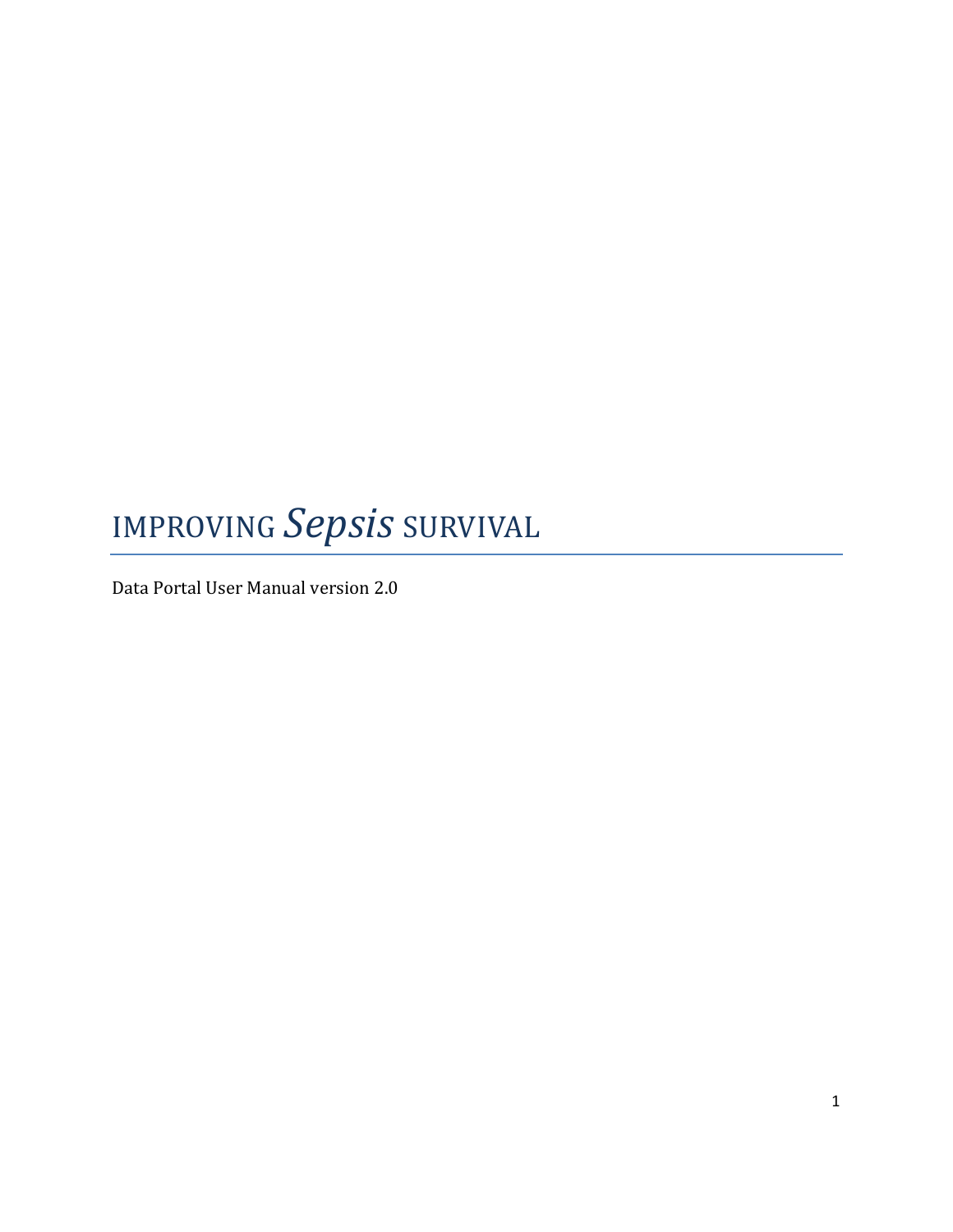### **Table of Contents**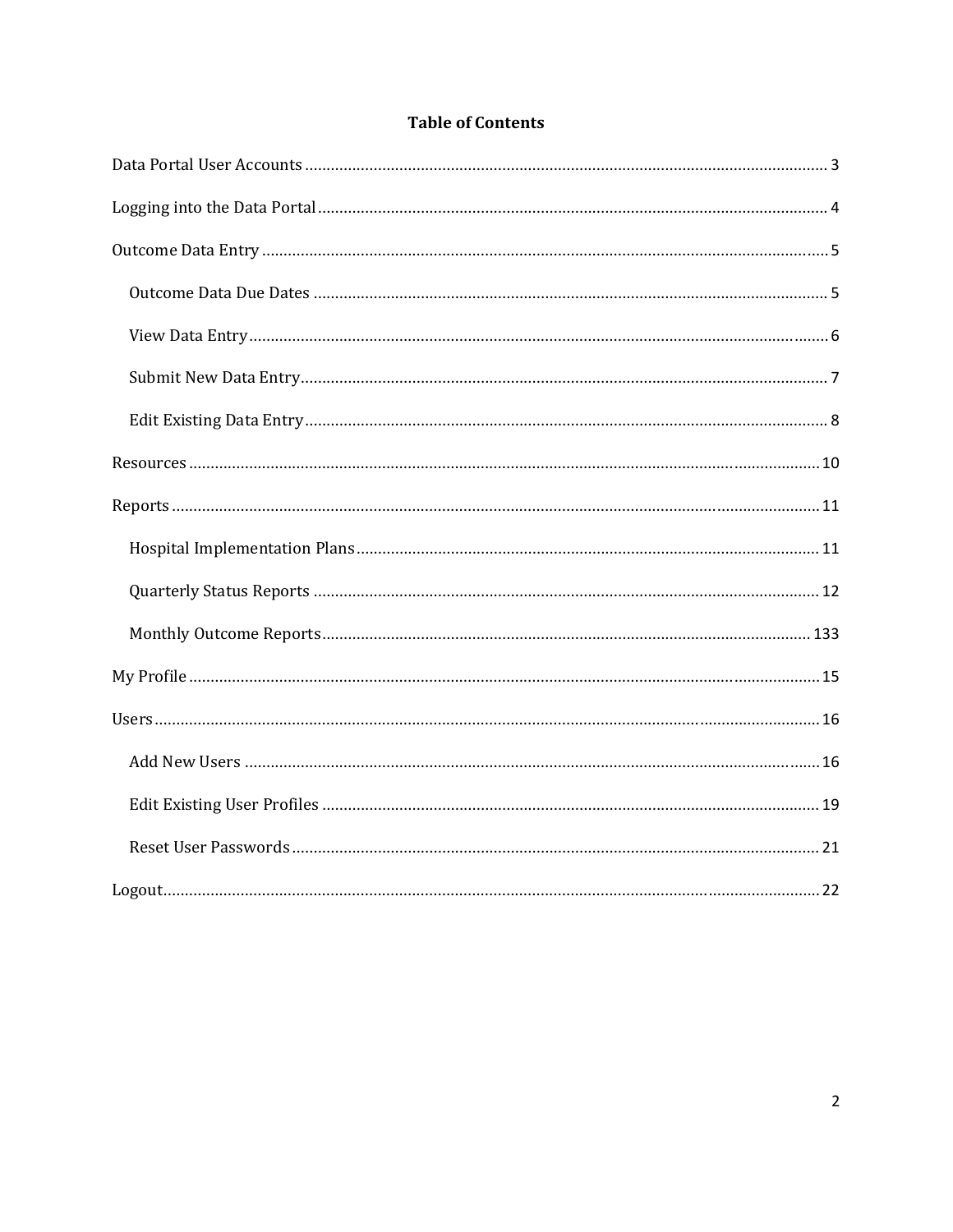### **Data Portal User Accounts**

| <b>User Account Name</b> | <b>Abilities</b>         |
|--------------------------|--------------------------|
| Hospital Admin           | View data entry          |
|                          | Submit new data entry    |
|                          | Edit existing data entry |
|                          | Accesses reports         |
|                          | Access resources         |
|                          | Manage user accounts     |
| View/Edit User           | View data entry          |
|                          | Submit new data entry    |
|                          | Edit existing data entry |
|                          | Accesses reports         |
|                          | Access resources         |
| View-only User           | View data entry          |
|                          | Accesses reports         |
|                          | Access resources         |

There are three types of data portal user accounts, each with a different set of abilities:

Each hospital can have an unlimited number and mix of these user accounts. In addition, user accounts can be associated with one or more hospitals – a feature most useful to system-level staff.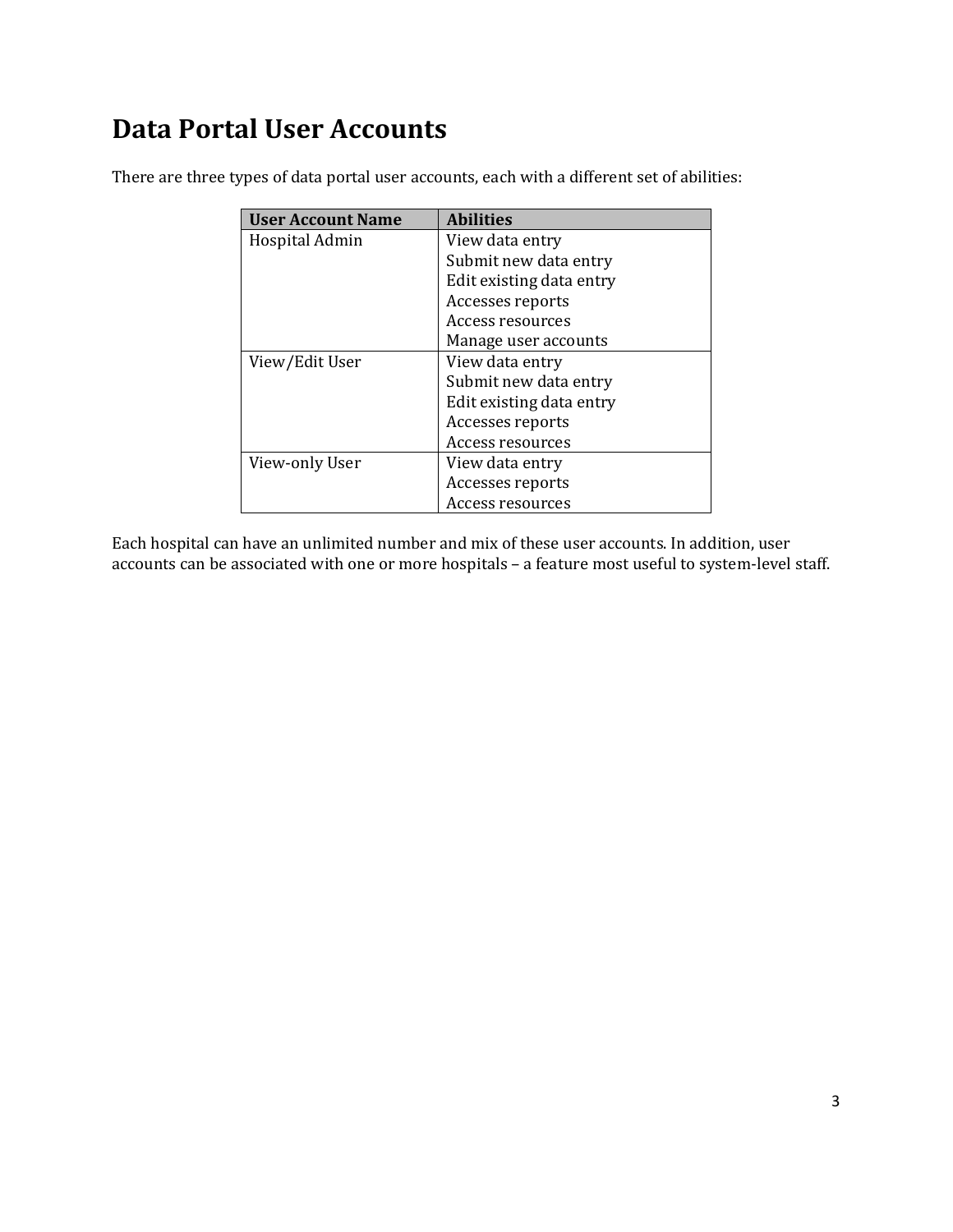# **Logging into the Data Portal**

Open your web browser and go to http://sepsis.marylandpatientsafety.org/

| Email ID |       |                                                     |
|----------|-------|-----------------------------------------------------|
| Password |       |                                                     |
|          | Login | Forgot your password?                               |
|          |       | Contact SepsisHelp@marylandpatientsafety.org if you |

Enter your email address and password and click the *Login* button.

If you forgot your password, click the *Forgot your password?* button. Enter your email address, and click the *Retrieve Password* button. An automated email with a new password will be sent to you.

Be sure to check your spam or junk folder for the email, or contact sepsishelp@marylandpatientsafety.org for assistance.

|          | improving $Sepsis$ survival |        |
|----------|-----------------------------|--------|
| Email ID |                             |        |
|          | <b>Retrieve Password</b>    | Cancel |
|          |                             |        |
|          |                             |        |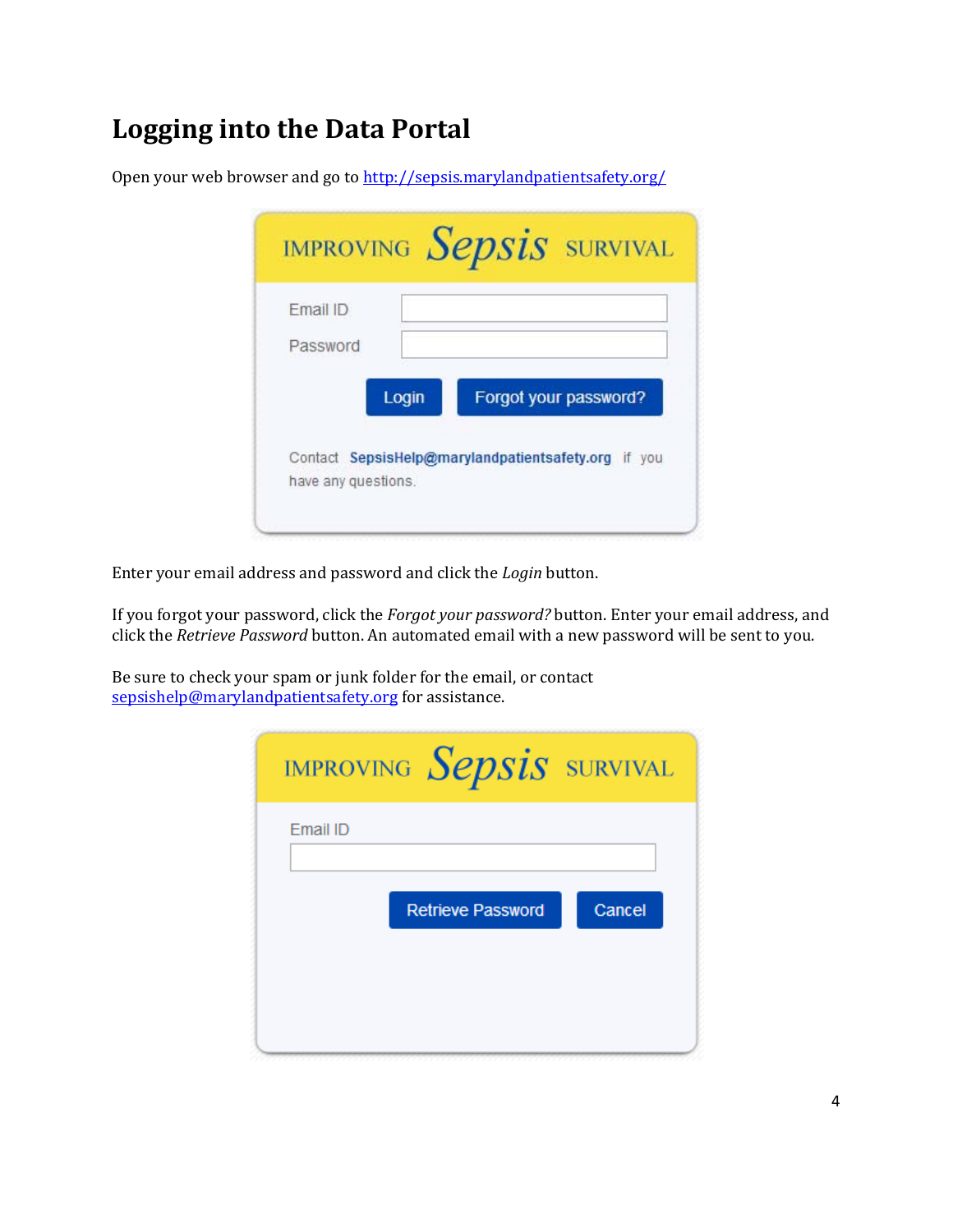### **Outcome Data Entry**

This section includes instructions for the following:

- Outcome Data Due Dates
- View Data Entry
- Submit New Data Entry
- Edit Existing Data Entry

#### *Outcome Data Due Dates*

Outcome data, i.e., sepsis mortality data, are due by the  $30<sup>th</sup>$  day of the following month, for example, May 2015 data are due no later than midnight June 30, 2015. Data elements to be submitted are:

Numerator: Total number of sepsis patients who expired with ICD-9 785.52 (septic shock) Numerator: Total number of sepsis patients who expired with ICD-9 995.92 (severe sepsis)

Denominator: Total number of sepsis patients with ICD-9 785.52 (septic shock) Denominator: Total number of sepsis patients with ICD-9 995.92 (severe sepsis)

The data portal will automatically sum the numerators and denominators to prevent user error, and calculate the sepsis mortality rate for that month.

The data portal automatically "closes" the data entry period at midnight on the  $30<sup>th</sup>$ , at which time you will no longer be able to enter data or edit data.

| <b>Item Due</b>                                | Due By                                                                                                                         |
|------------------------------------------------|--------------------------------------------------------------------------------------------------------------------------------|
| <b>Monthly Sepsis</b><br><b>Mortality Data</b> | Due monthly, June 2015 (May 2015 data) through May 2017<br>$\bullet$<br>(lune 2016 data)                                       |
|                                                | Due by the $30th$ day of the following month, i.e., May 2015<br>$\bullet$<br>data are due no later than midnight June 30, 2015 |

If you miss a due date, contact sepsishelp@marylandpatientsafety.org.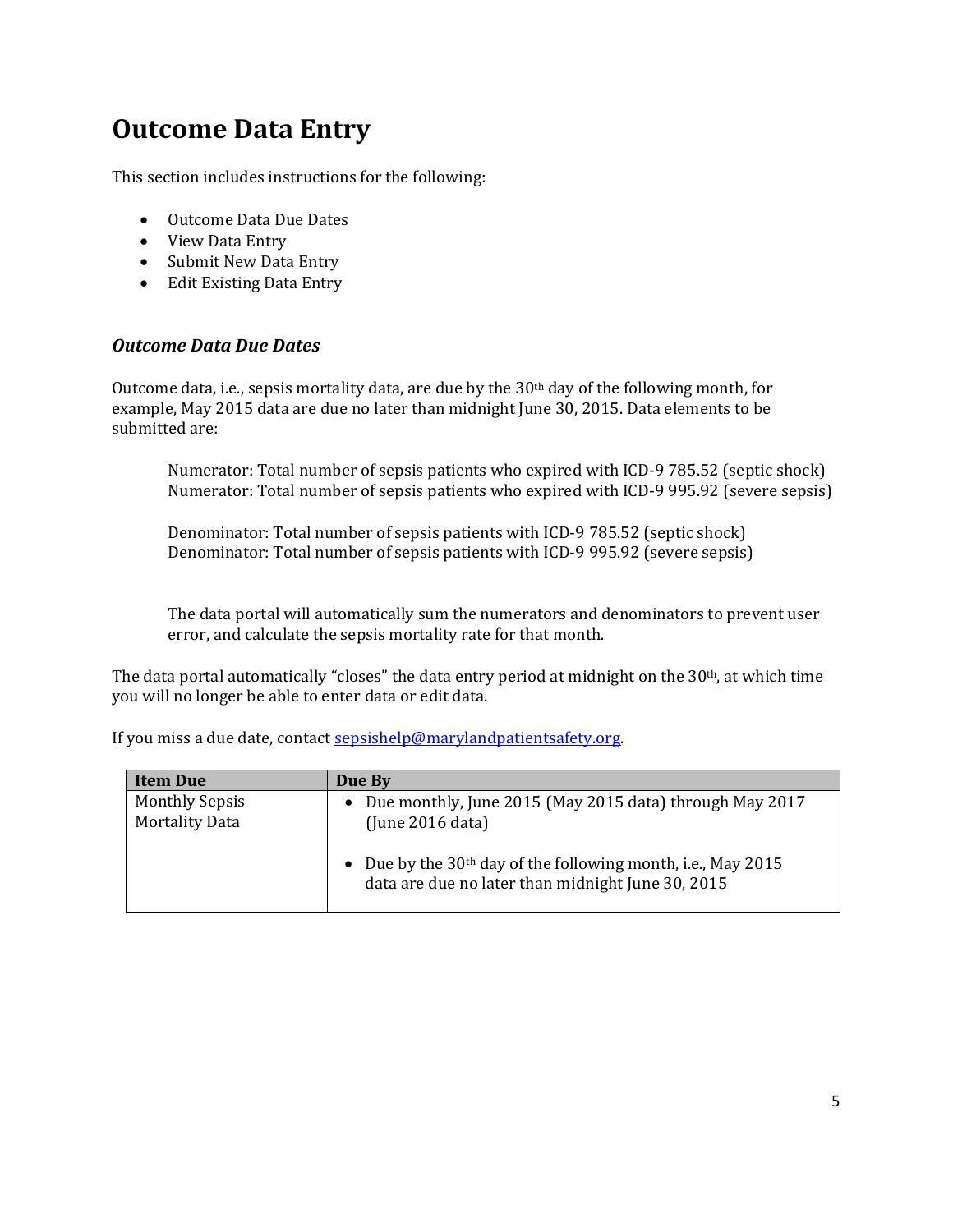#### *View Data Entry*

To view data that have been entered into the data portal, select the **Data Entry** menu from the top of the page.

IMPROVING Sepsis SURVIVAL User **Data Entry Resources** Reports<sup>\*</sup>

Select criteria from the drop-down boxes, and click the *Find* button. TIP: You can select one or more criteria, or no criteria. If you click the *Find* button without selecting criteria, all data entered for your facility will be retrieved.

| Month                                                         | f the company man the second and said company and the Second and the Control to concern the company of the company of the company of the company of the company of the company of the company of the company of the company of<br>Year             |  |
|---------------------------------------------------------------|----------------------------------------------------------------------------------------------------------------------------------------------------------------------------------------------------------------------------------------------------|--|
| Select Month                                                  | Select Year                                                                                                                                                                                                                                        |  |
| $\left\{\right\}$ Find<br>and the party of the local division | <sub>the m</sub> assacht der mit meilige aller <sub>mit ma</sub> s gestellt aus dem gestellt massachen auf der eine Stadt aus der Auswahl und der Ernes an der Beispalt ausgesetztetet der Stadt ausgesetztetet der Stadt ausgesetztet der Stadt a |  |

Data will be displayed in a table at the bottom of the page.

|                          |     |      | Numerator | Denominator | % Expired |
|--------------------------|-----|------|-----------|-------------|-----------|
| <b>TEST HOSPITAL - 1</b> | May | 2014 |           |             | 3.85      |
| <b>TEST HOSPITAL - 1</b> | Aug | 2014 |           | 56          | 5.36      |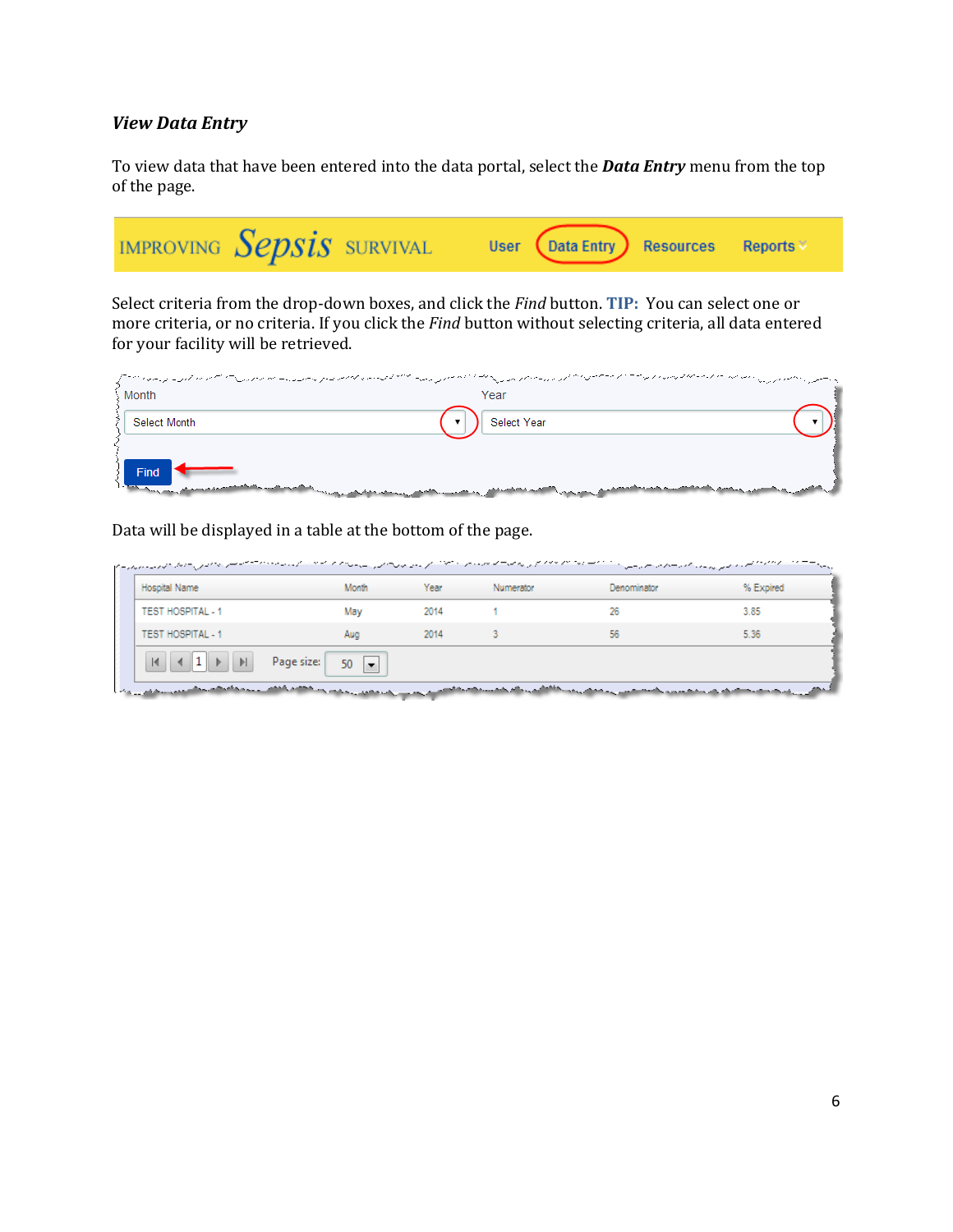#### *Submit New Data Entry*

The following instructions apply only to Hospital Admin and View/Edit User accounts. View-only user accounts are able to view data, but cannot enter or edit data.

To submit new outcome data, click the **Data Entry** menu at the top of the page.



Click the *Enter Data* button in the left hand corner of the page.

| يورد هو ويورد إين مصر 1948 متحقق والأسوار الأسرار والمحارب المساهد المالية المسور إلى إلى المسترد المسترد المستقبل المستقبل المستقبل المستقبل المستقبل المستقبل |                                                                                                        |
|-----------------------------------------------------------------------------------------------------------------------------------------------------------------|--------------------------------------------------------------------------------------------------------|
| Data Entry                                                                                                                                                      |                                                                                                        |
| Click the button to Enter Data, or find an existing entry using the criteria below.                                                                             |                                                                                                        |
| <b>Enter Data</b>                                                                                                                                               |                                                                                                        |
| Month                                                                                                                                                           | Year                                                                                                   |
| <b>Select Month</b>                                                                                                                                             | Select Year                                                                                            |
| Find<br>and have the same one                                                                                                                                   | della contra della contra contra della contra della contra della<br><b><i><u>Alberta Conta</u></i></b> |

Select the month and year from the drop-down boxes. Enter your numerator and denominator values in the appropriate boxes, and click the *Save* button.

| الالمستور بوسي المصرات المصرف والمتعارض والمتعاقب والمتحدث المصروف المستوار المعوا المسور والمستحدث والمستحدث المتحدث المتحدث المتحدث المتحدث<br>∑Data Entry |                                                     |
|--------------------------------------------------------------------------------------------------------------------------------------------------------------|-----------------------------------------------------|
| Month/Year                                                                                                                                                   |                                                     |
| 2015<br>May                                                                                                                                                  |                                                     |
| Numerator (Patients expired with ICD-9 Code 785.52)                                                                                                          | Denominator (All inpatients with ICD-9 Code 785.52) |
|                                                                                                                                                              |                                                     |
| Numerator (Patient expired with ICD-9 code 995.92)                                                                                                           | Denominator (All inpatients with ICD-9 Code 995.92) |
|                                                                                                                                                              |                                                     |
| Numerator (Total Number of Sepsis Patients who expired)                                                                                                      | Denominator (Total Number of Sepsis Patients)       |
|                                                                                                                                                              |                                                     |
| Cancel<br>Save                                                                                                                                               | المواسعة كالشا                                      |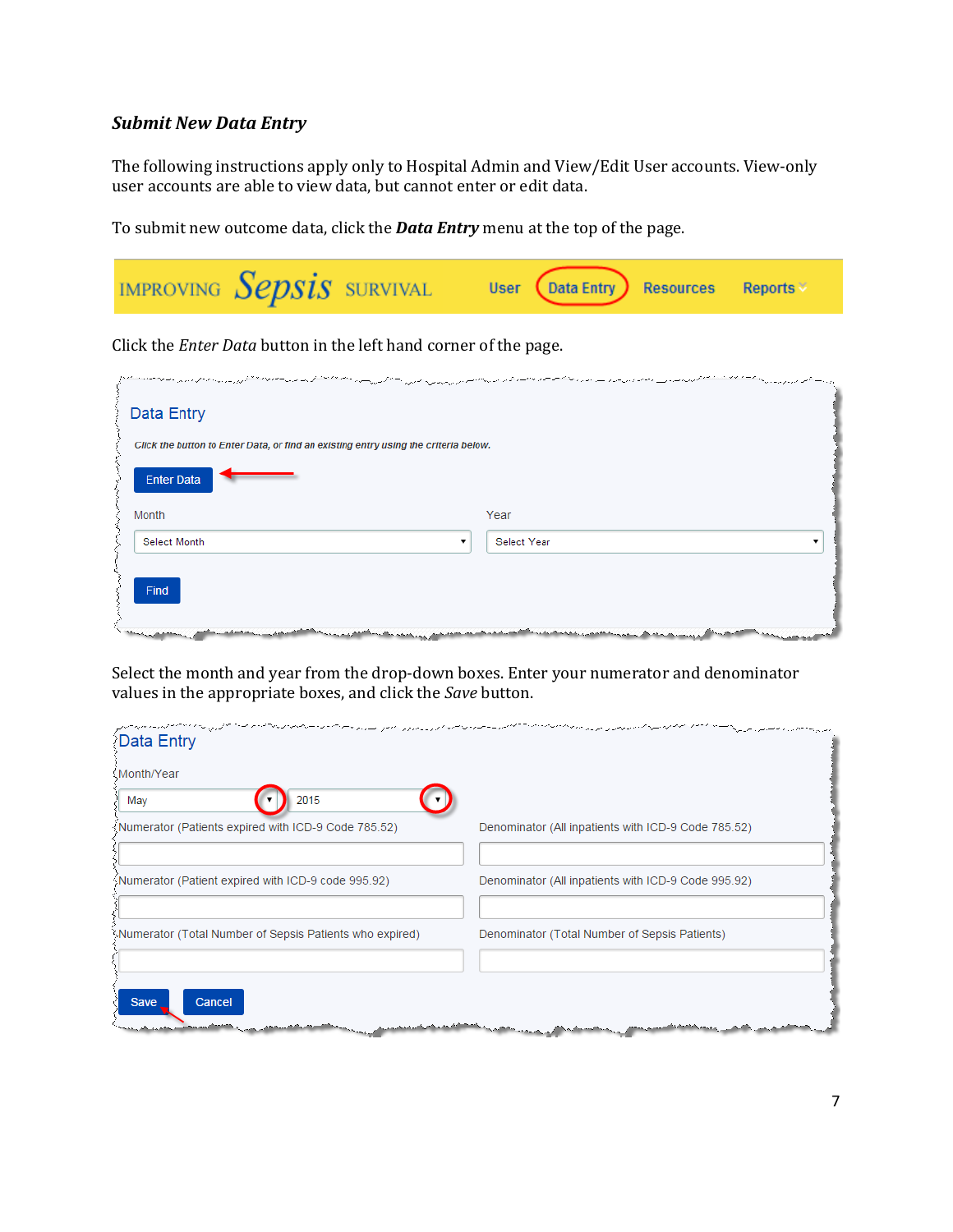If data for the time period have already been entered, you will receive an error message:



Refer to the instructions in this manual if you need to edit existing data entry.

### *Edit Existing Data Entry*

To edit existing data entry, click the **Data Entry** menu at the top of the page.



Select criteria from the drop-down boxes, and click the *Find* button. TIP: You can select one or more criteria, or no criteria. If you click the *Find* button without selecting criteria, all data entered for your facility will be retrieved.

Click the  $\blacksquare$  image to edit an entry or the  $\blacksquare$  image to delete an entry.

| Data Entry                                                                          |            |              |           |             |              |         |        |
|-------------------------------------------------------------------------------------|------------|--------------|-----------|-------------|--------------|---------|--------|
| Click the button to Enter Data, or find an existing entry using the criteria below. |            |              |           |             |              |         |        |
| <b>Enter Data</b>                                                                   |            |              |           |             |              |         |        |
| Month                                                                               |            |              |           | Year        |              |         |        |
|                                                                                     |            |              |           |             |              |         |        |
| Select Month<br>Find                                                                |            |              |           | Select Year |              |         |        |
|                                                                                     |            |              |           |             |              |         |        |
|                                                                                     | Month      | Year         | Numerator | Denominator | % Expired    | Edit    | Delete |
| <b>Hospital Name</b><br><b>TEST HOSPITAL - 1</b>                                    | May        | 2014         | 1         | 26          | 3.85         | Ū       | ×      |
| <b>TEST HOSPITAL - 1</b><br><b>TEST HOSPITAL - 1</b>                                | Aug<br>Jun | 2014<br>2014 | 3         | 56<br>26    | 5.36<br>3.85 | 19<br>Ū | x      |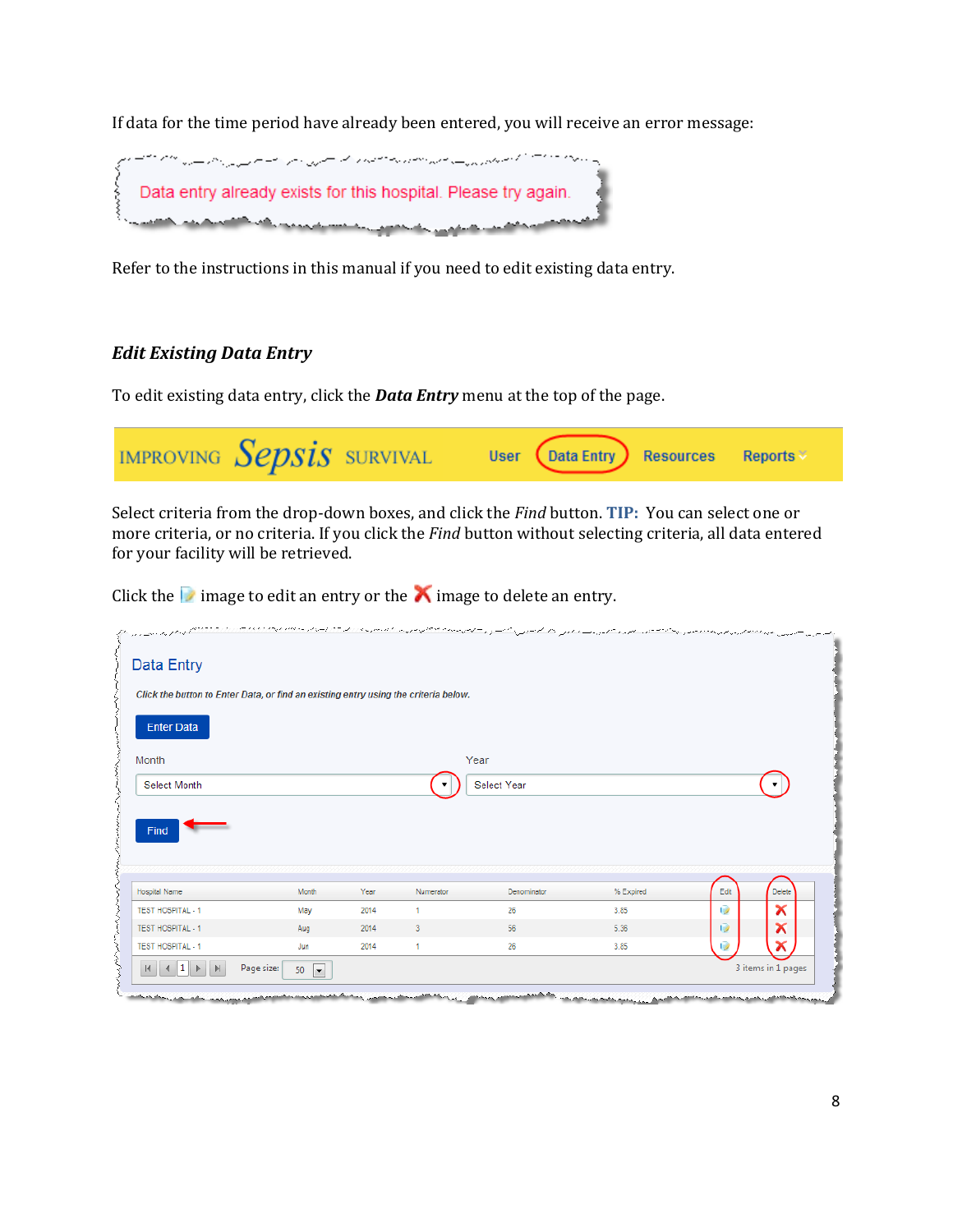If you click the  $\blacktriangle$  image to delete an entry, you will be prompted to confirm your request:



If you click the *i***mage to edit an entry, you will be taken to the Data Entry Edit page to make** changes. When finished with your edits, click the *Save* button.

| Data Entry                                                                                                                                                                                                                                               | درجس يتدفعوا بالهابر درد سمعتها تصريص متصرف والمتشور والمردر برابر برابر المراسين والمستصرف المتصرف المرابع المتحدث المتحدث وقرار المراسين |
|----------------------------------------------------------------------------------------------------------------------------------------------------------------------------------------------------------------------------------------------------------|--------------------------------------------------------------------------------------------------------------------------------------------|
| Month/Year                                                                                                                                                                                                                                               |                                                                                                                                            |
| 2015<br>May                                                                                                                                                                                                                                              |                                                                                                                                            |
| Numerator (Patients expired with ICD-9 Code 785.52)                                                                                                                                                                                                      | Denominator (All inpatients with ICD-9 Code 785.52)                                                                                        |
| 2                                                                                                                                                                                                                                                        | 12                                                                                                                                         |
| Numerator (Patient expired with ICD-9 code 995.92)                                                                                                                                                                                                       | Denominator (All inpatients with ICD-9 Code 995.92)                                                                                        |
|                                                                                                                                                                                                                                                          | 4                                                                                                                                          |
| Numerator (Total Number of Sepsis Patients who expired)                                                                                                                                                                                                  | Denominator (Total Number of Sepsis Patients)                                                                                              |
| 3                                                                                                                                                                                                                                                        | 16                                                                                                                                         |
| <b>Save</b><br>Cancel<br>an all the same self and the same second services of the same of the same of the same of the same of the same<br>de de la fin de la fin de la fin de la fin de la fin de la fin de la fin de la fin de la fin de la fin de la f |                                                                                                                                            |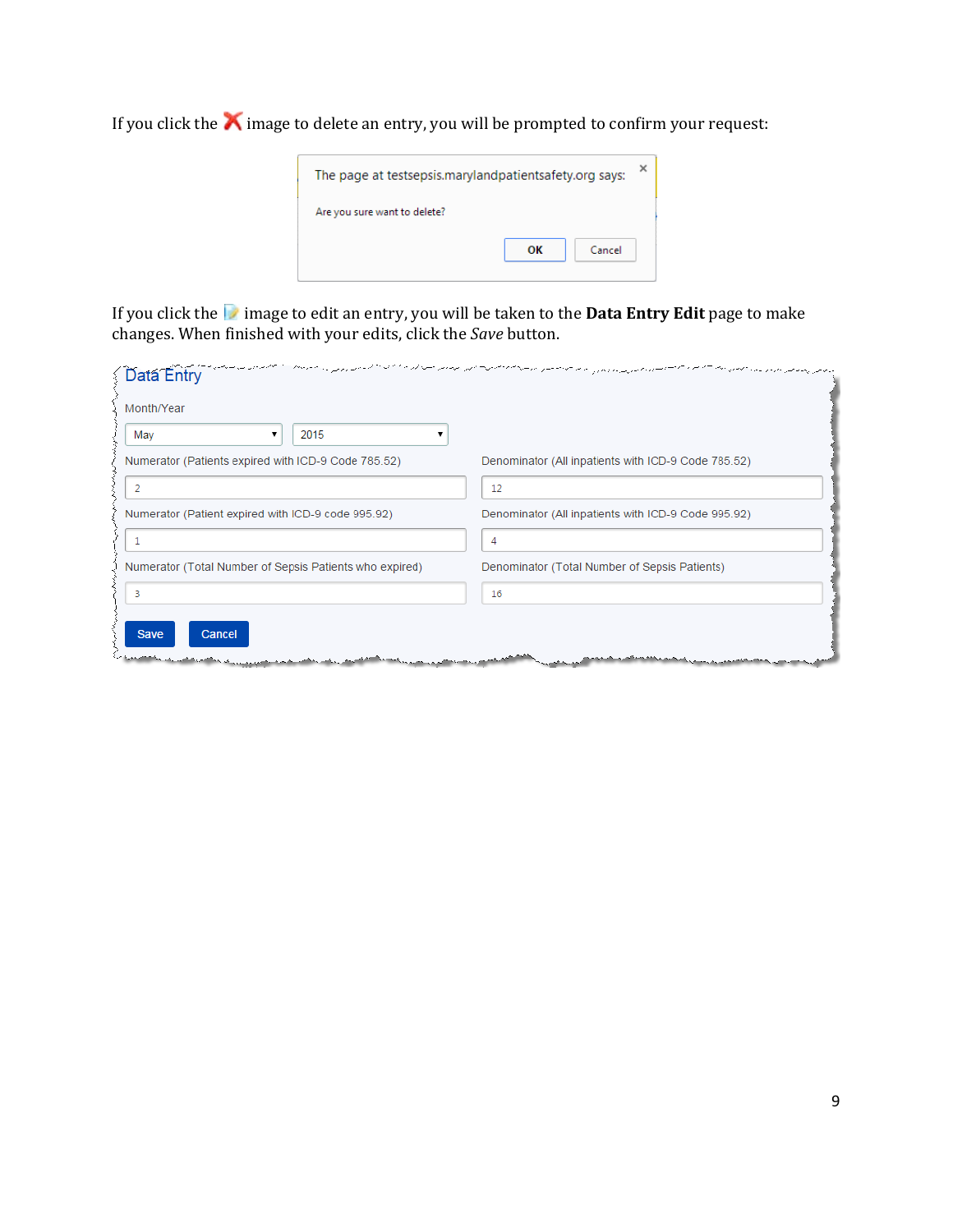### **Resources**

To access resources, click the **Resources** menu at the top of the page.



Resources are categorized into *Literature*, *Protocols and Checklists*, *Presentations, Human Factors and Agenda and Minutes*. Select a category from the drop-down box and click the *Find* button. Resources will be displayed in a table on the page. From the "Download" column in the table, select the items to download.

| <b>Resources List</b>                                |             |                          |                              |
|------------------------------------------------------|-------------|--------------------------|------------------------------|
| Find and download resources using the criteria below |             |                          |                              |
| Category                                             |             |                          |                              |
| All Resources                                        |             | Find                     |                              |
|                                                      |             |                          |                              |
|                                                      |             |                          |                              |
|                                                      |             |                          |                              |
|                                                      | Cohort Name | Document Type            | Download                     |
| Document Title<br>sample ppt                         | COHORT-1    | Presentations            | mosc_powerpoint_New Logo.ppt |
|                                                      | COHORT-1    | Literature               | $\frac{1}{2}$ ild140016.pdf  |
| Sepsis JAMA<br>Sepsis Screening Tool                 | COHORT-1    | Protocols and Checklists | ScreeningTool.pdf            |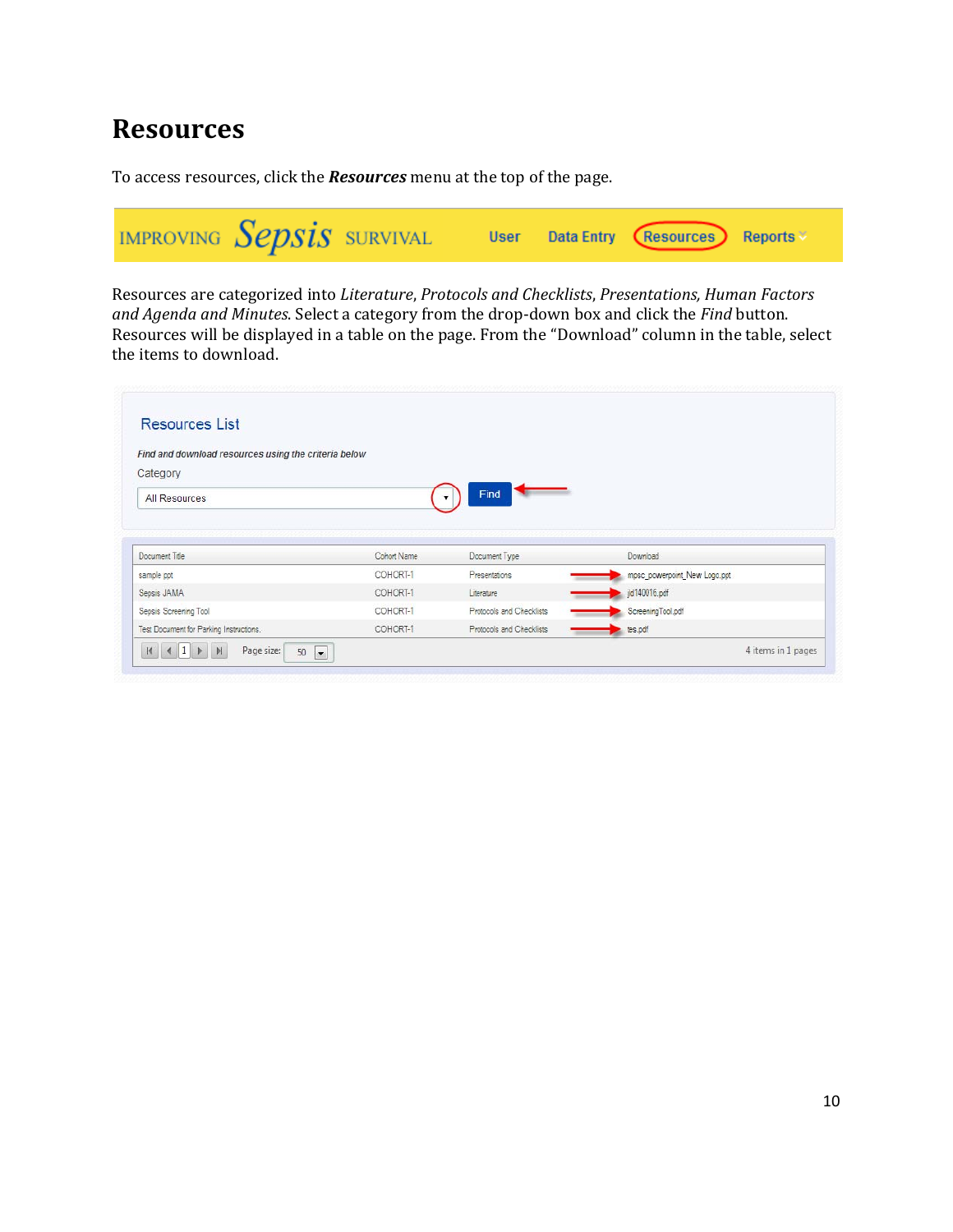### **Reports**

This section includes instructions for accessing and downloading the following:

- Hospital Implementation Plans
- Quarterly Status Reports
- Monthly Outcome Reports

### *Hospital Implementation Plans*

To access implementation plans for hospitals in your cohort, click the **Reports** menu at the top of the page, and select *Hospital Implementation Plans* from the sub-menu.

| IMPROVING $Sepsis$ survival                             | <b>User</b> | <b>Data Entry</b> | <b>Resources</b> | Reports $\vee$                                                                                                                                                                                                                |
|---------------------------------------------------------|-------------|-------------------|------------------|-------------------------------------------------------------------------------------------------------------------------------------------------------------------------------------------------------------------------------|
|                                                         |             |                   |                  | <b>Hospital Implementation Plans</b>                                                                                                                                                                                          |
|                                                         |             |                   |                  | <b>Quarterly Status Reports</b>                                                                                                                                                                                               |
|                                                         |             |                   |                  | <b>Monthly Outcome Reports</b>                                                                                                                                                                                                |
| <b>SUser List</b><br>is an able of the first second and |             |                   |                  | and the second the second state of the company of the second state of the company of the second state of the second state of the second state of the second state of the second state of the second state of the second state |

Hospital implementation plans will be displayed in a table on the page. From the "Download" column in the table, select the items to download.

|                         | Download hospital implementation plans |                                                                                                                                                                                                                                                         |
|-------------------------|----------------------------------------|---------------------------------------------------------------------------------------------------------------------------------------------------------------------------------------------------------------------------------------------------------|
|                         |                                        | Although these data are not federally protected Patient Safety Work Product, please keep confidential and do not distribute beyond your sepsis team participating in the<br>Improving Sepsis Survival initiative, co-led by the Maryland Patient Safety |
|                         |                                        |                                                                                                                                                                                                                                                         |
|                         | File Name                              | Download                                                                                                                                                                                                                                                |
| Cohort Name<br>COHORT-1 | Implementation Plan Template           | Implementation Plan Template.docx                                                                                                                                                                                                                       |
| COHORT-1                | tes                                    | tes.pdf                                                                                                                                                                                                                                                 |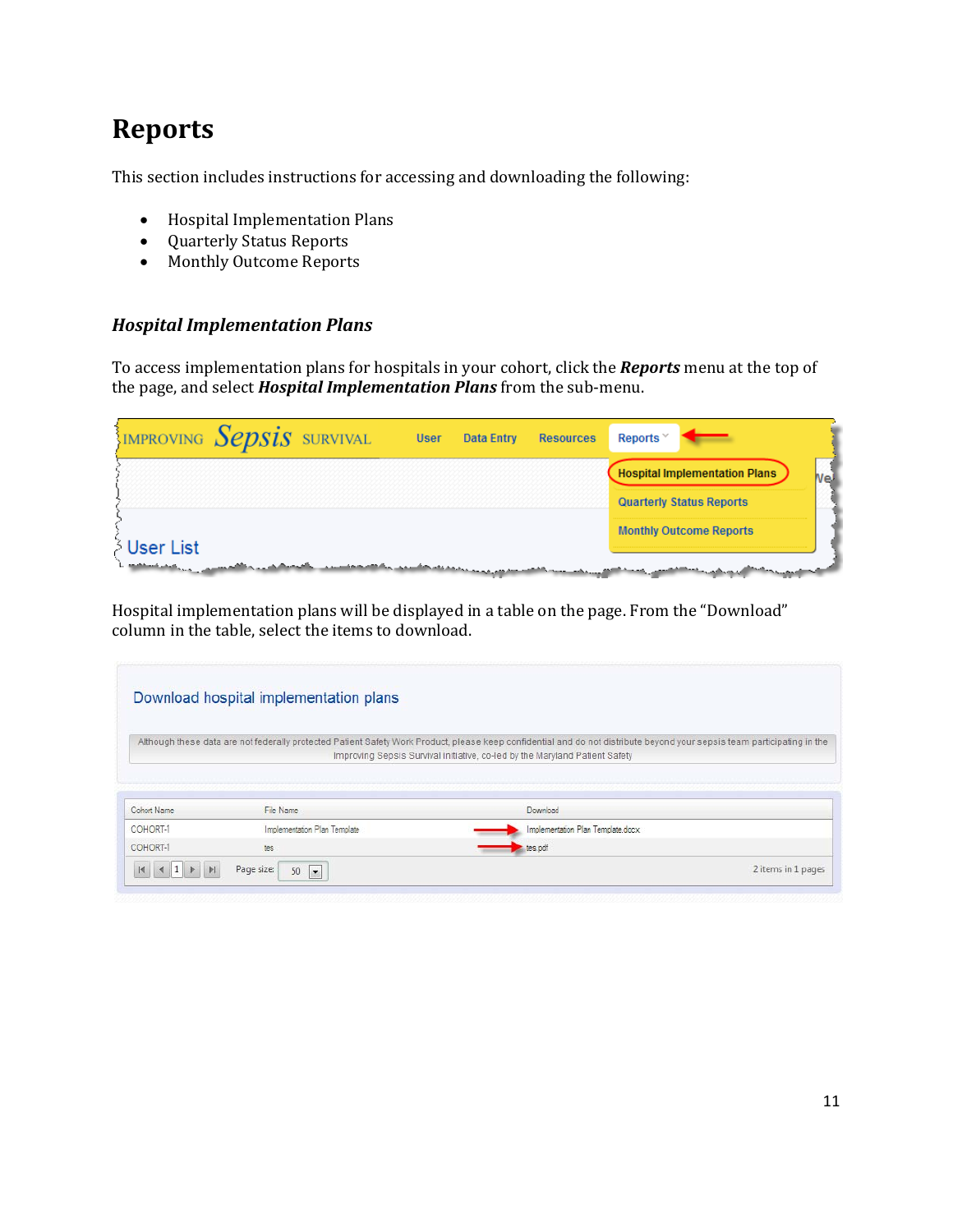#### *Quarterly Status Reports*

There will be a total of seven status reports due throughout the collaborative. You will be provided instructions via email for submitting status reports, which are due by the following due dates. Please contact sepsishelp@marylandpatientsafety.org with any questions about status report submissions. 

 $Cohort 1:$ 

October 31, 2014 January 30, 2015 April 24, 2015 July 31, 2015 October 30, 2015 January 29, 2016 May 27, 2016 

Cohort 2:

August 28, 2015 November 30, 2015 February 26, 2016 May 27, 2016 August 26, 2016 November 28, 2016 February 24, 2017

To access status reports for hospitals in your cohort, click the **Reports** menu at the top of the page, and select *Quarterly Status Reports* from the sub-menu.

| IMPROVING Sepsis survival | <b>User</b> | <b>Data Entry</b> | <b>Resources</b>                       | Reports $\mathbb{V}$                               |
|---------------------------|-------------|-------------------|----------------------------------------|----------------------------------------------------|
|                           |             |                   |                                        | <b>Hospital Implementation Plans</b>               |
|                           |             |                   |                                        | <b>Quarterly Status Reports</b>                    |
|                           |             |                   |                                        | <b>Monthly Outcome Reports</b>                     |
| <u>User List</u>          |             |                   | have a successful month of the last of | الأكام المسترددين بالمتحالة المحافظ المصيصات مدامر |

Quarterly status reports will be displayed in a table on the page. From the "Download" column in the table, select the items to download.

|             | Download quarterly status reports     |                                                                                                                                                                                                                                                                                                                    |
|-------------|---------------------------------------|--------------------------------------------------------------------------------------------------------------------------------------------------------------------------------------------------------------------------------------------------------------------------------------------------------------------|
|             |                                       | Although these data are not federally protected Patient Safety Work Product, please keep confidential and do not distribute beyond your sepsis team participating in the<br>Improving Sepsis Survival initiative, co-led by the Maryland Patient Safety Center (MPSC) and the Maryland Hospital Association (MHA). |
|             |                                       |                                                                                                                                                                                                                                                                                                                    |
| Cohort Name | File Name                             | Download                                                                                                                                                                                                                                                                                                           |
| COHORT-1    | smoking-for-moms[1]                   | smoking-for-moms[1].jpg                                                                                                                                                                                                                                                                                            |
| COHORT-1    | Potential Questions for Status Report | Potential Questions for Status Report docx                                                                                                                                                                                                                                                                         |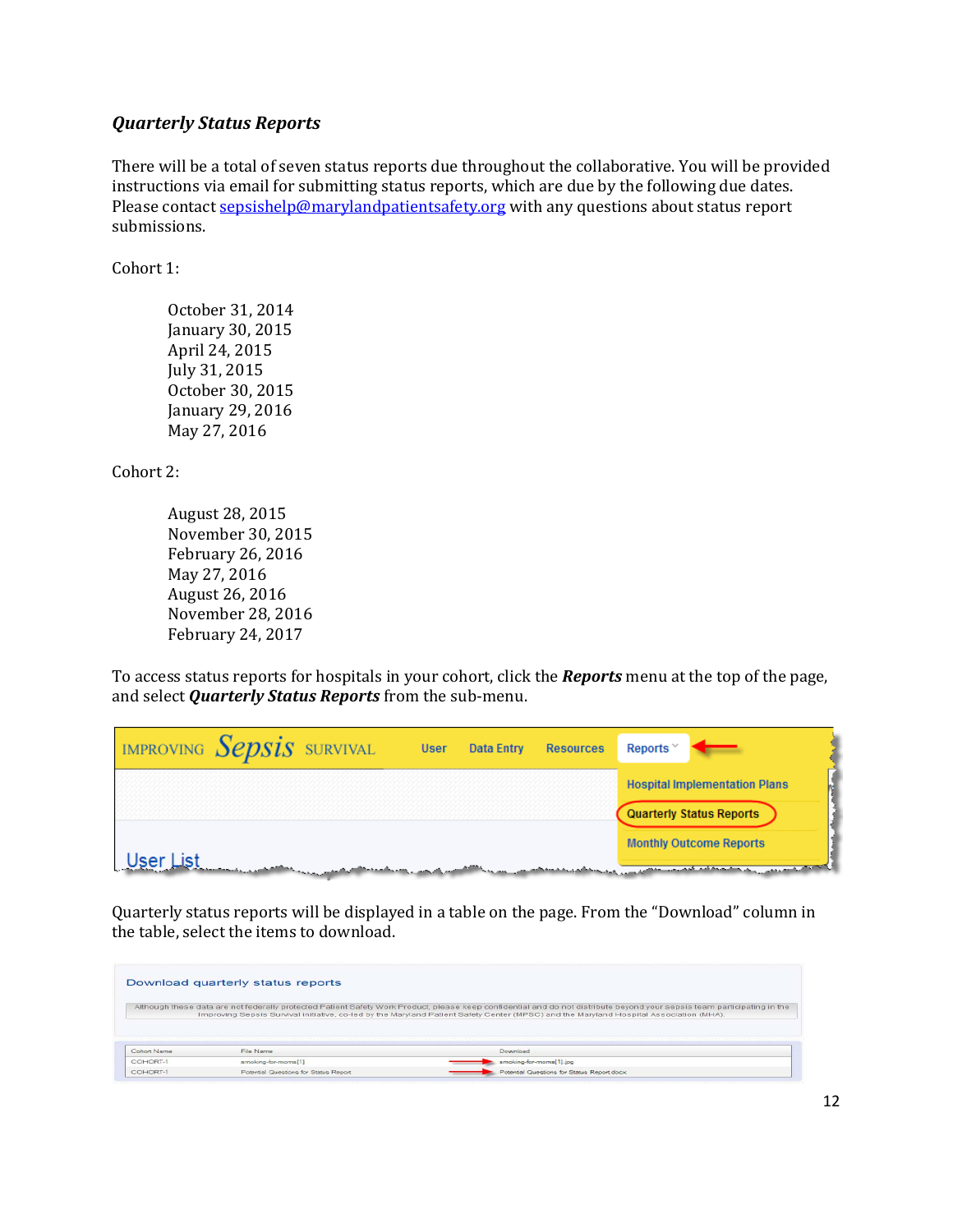#### *Monthly Outcome Reports*

Outcome data, i.e., sepsis mortality data, are due by the  $30<sup>th</sup>$  day of the following month, for example, May 2015 data are due no later than midnight June 30, 2015. You will be notified via email when the reports are available for downloading.

To access monthly outcome reports for hospitals in your cohort, click the **Reports** menu at the top of the page, and select **Monthly Outcome Reports** from the sub-menu.

| IMPROVING Sepsis SURVIVAL                                                                                                   | <b>User</b> | <b>Data Entry</b> | <b>Resources</b> | Reports $9$                                                                                                                                             |
|-----------------------------------------------------------------------------------------------------------------------------|-------------|-------------------|------------------|---------------------------------------------------------------------------------------------------------------------------------------------------------|
|                                                                                                                             |             |                   |                  | <b>Hospital Implementation Plans</b>                                                                                                                    |
|                                                                                                                             |             |                   |                  | <b>Quarterly Status Reports</b>                                                                                                                         |
| User List<br>المتعارضة والمتقارضة والمستقرر والمستنبذ والمستنقص والمستقرر والمستنبي والمستحقق والمستعمل والمتعارض والمتعارض |             |                   |                  | <b>Monthly Outcome Reports</b><br><u> Paradista a partir a constituidade a constituidade a partir de partir de partir de partir de partir de partir</u> |

Select criteria from the drop-down boxes, and click the *Find* button. **TIP:** You can select one or more criteria, or no criteria. If you click the *Find* button without selecting criteria, all reports will be retrieved. 

| Find and download monthly outcome reports using the criteria below.<br>Although these data are not federally protected Patient Safety Work Product, please keep confidential and do not distribute beyond your sepsis team participating in the |                                                                             |  |
|-------------------------------------------------------------------------------------------------------------------------------------------------------------------------------------------------------------------------------------------------|-----------------------------------------------------------------------------|--|
|                                                                                                                                                                                                                                                 | Improving Sepsis Survival initiative, co-led by the Maryland Patient Safety |  |
|                                                                                                                                                                                                                                                 |                                                                             |  |
| Month                                                                                                                                                                                                                                           | Year                                                                        |  |
| --Select Month---                                                                                                                                                                                                                               | ---Select Year---                                                           |  |
|                                                                                                                                                                                                                                                 |                                                                             |  |

The monthly outcome data reports: hospital-specific (Excel file) is accessible from the "Download" column in the table, click the  $\Box$  image to download.

| Cohort Name                      | <b>Hospital Name</b>                      | Report Filename | Report Month | Report Year | Download           |
|----------------------------------|-------------------------------------------|-----------------|--------------|-------------|--------------------|
| Cohort-1                         |                                           |                 | Jul          | 2014        | -                  |
| Cohort-1                         |                                           |                 | Aug          | 2014        | 国                  |
| Cohort-1                         |                                           |                 | Sep          | 2014        | 国                  |
| Cohort-1                         |                                           |                 | Nov          | 2014        | 国                  |
| Cohort-1                         |                                           |                 | Oct          | 2014        | 国                  |
| Cohort-1                         |                                           |                 | Dec          | 2014        | 菌                  |
| $\langle$ 1 > $\rightarrow$<br>K | Page size: 50<br>$\vert \mathbf{v} \vert$ |                 |              |             | 6 items in 1 pages |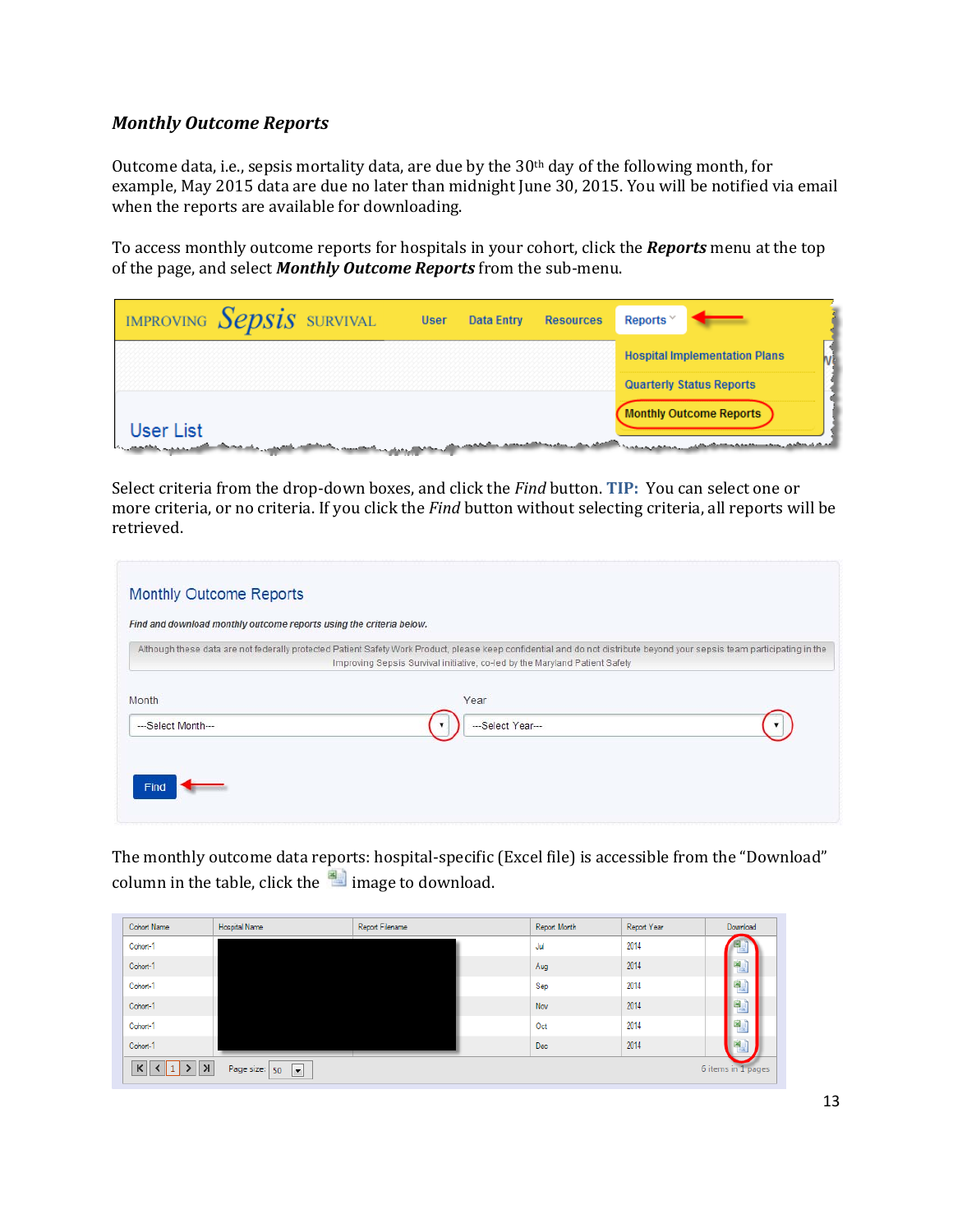



SOURCE: MPSC and MHA Improving Sepsis Survival initiative Although these data are not federally protected Patient Safety Work Product, please keep confidential and do not distribute beyond your sepsis team participating in the Improving Sepsis Survival initiative, co-led by the Maryland Patient Safety Center and the Maryland Hospital Association.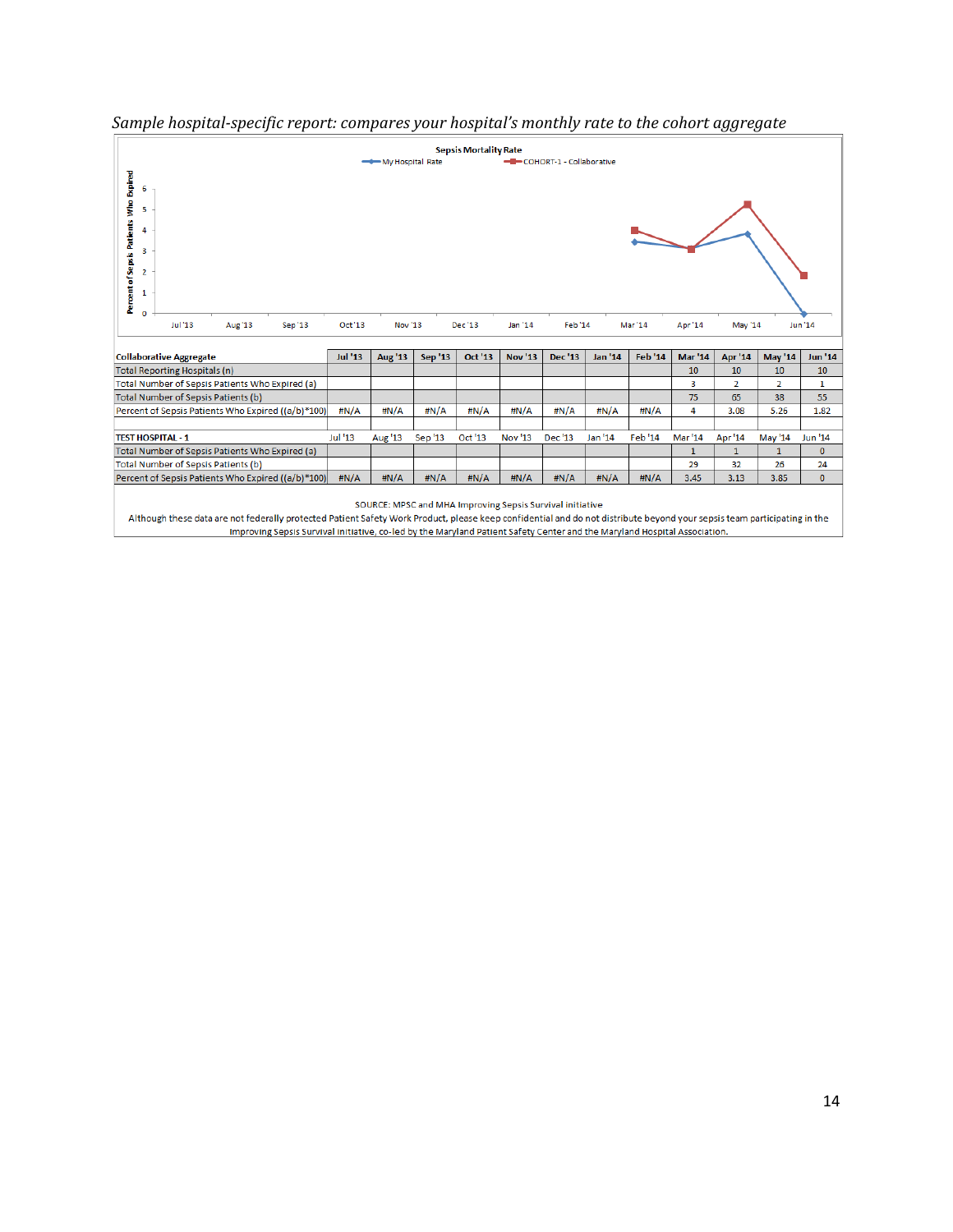### **My Profile**

To view your profile, click the *My Profile* menu from the top-right side of the page.



For security reasons, users may only edit first and last name. To edit email addresses and other settings, contact <u>sepsishelp@marylandpatientsafety.org</u>.

To update your profile, make the edits to your name and click the *Save* button.

| Last Name                                                                                              |
|--------------------------------------------------------------------------------------------------------|
| Wicker                                                                                                 |
|                                                                                                        |
| For security reasons, please contact<br>SepsisHelp@marylandpatientsafety.org to change email addresses |
|                                                                                                        |
| User Access Level can be changed by your Hospital Admin<br>$\mathbf{v}$                                |
|                                                                                                        |
| ▼                                                                                                      |
|                                                                                                        |
| This shows the hospital(s) to which you are assigned.                                                  |
| This can be changed by your Hospital Admin                                                             |
|                                                                                                        |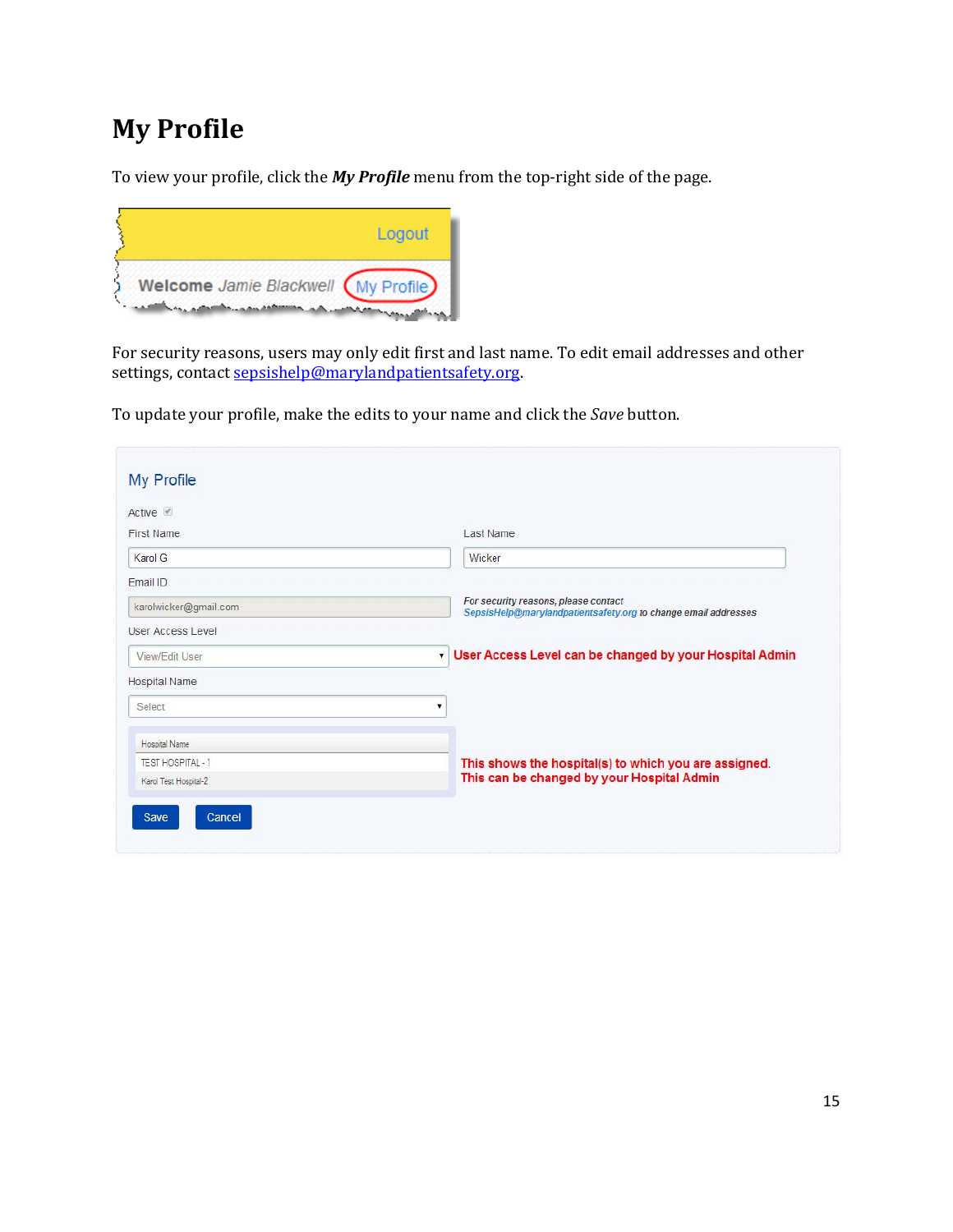### **Users**

The following instructions apply to Hospital Admin accounts only. Hospital Admin accounts can manage multiple user accounts for one or more hospitals.

This section includes instructions for the following:

- Add new users
- Edit existing user profiles
- Reset user passwords

### *Add New Users*

To add new users, click the **User** menu at the top of the page.



Click the *Add New User* button in the left hand corner of the page.

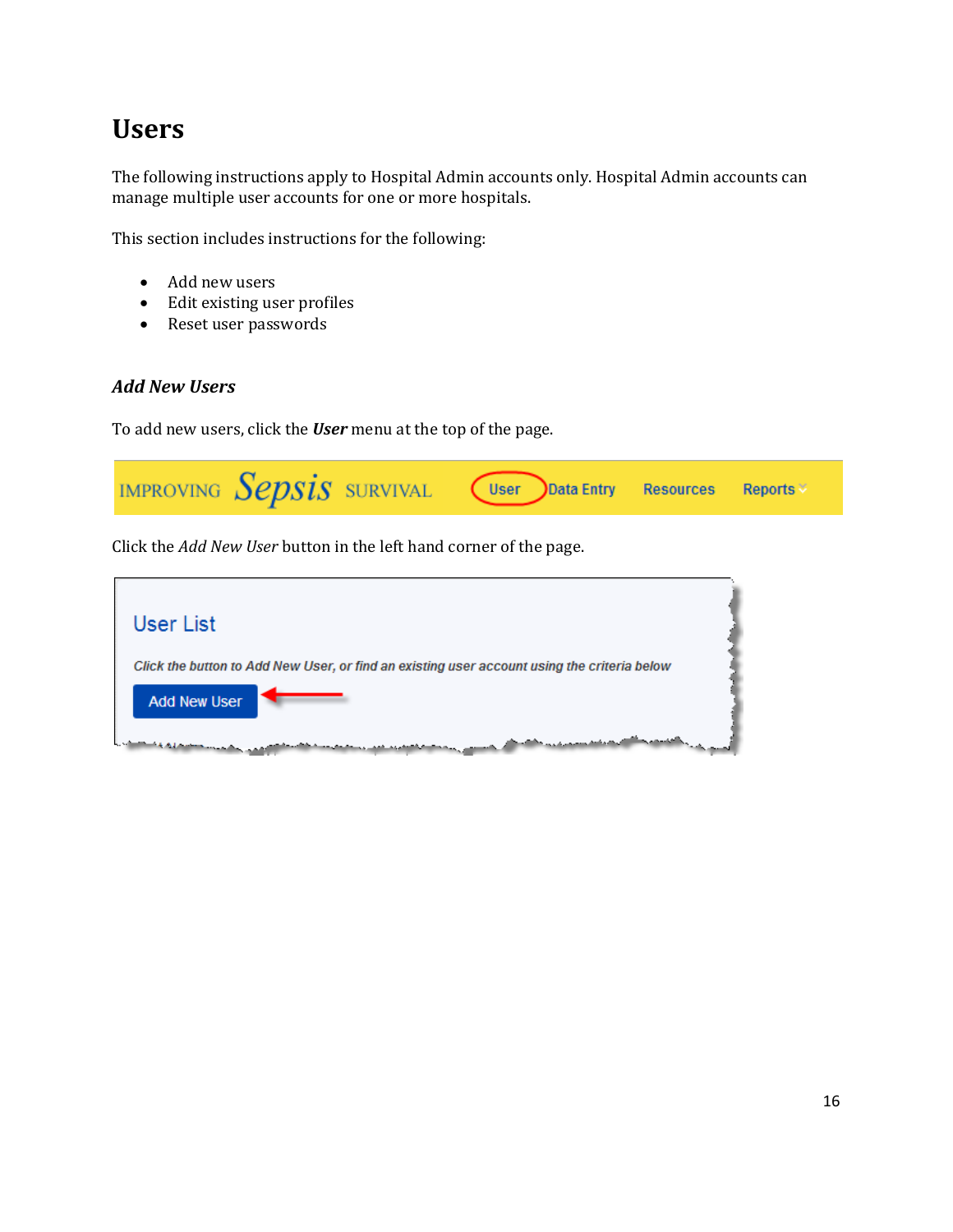Enter the first and last name, the email address, and a password in the boxes. Select the user access level from the drop down box, and click the *Save* button. **Note**: new user accounts are automatically set to "active" status. To change this, un-check the "Active" box at the top of the page.

| Last Name    |
|--------------|
|              |
|              |
|              |
|              |
|              |
|              |
| $\mathbf{v}$ |
|              |
|              |
|              |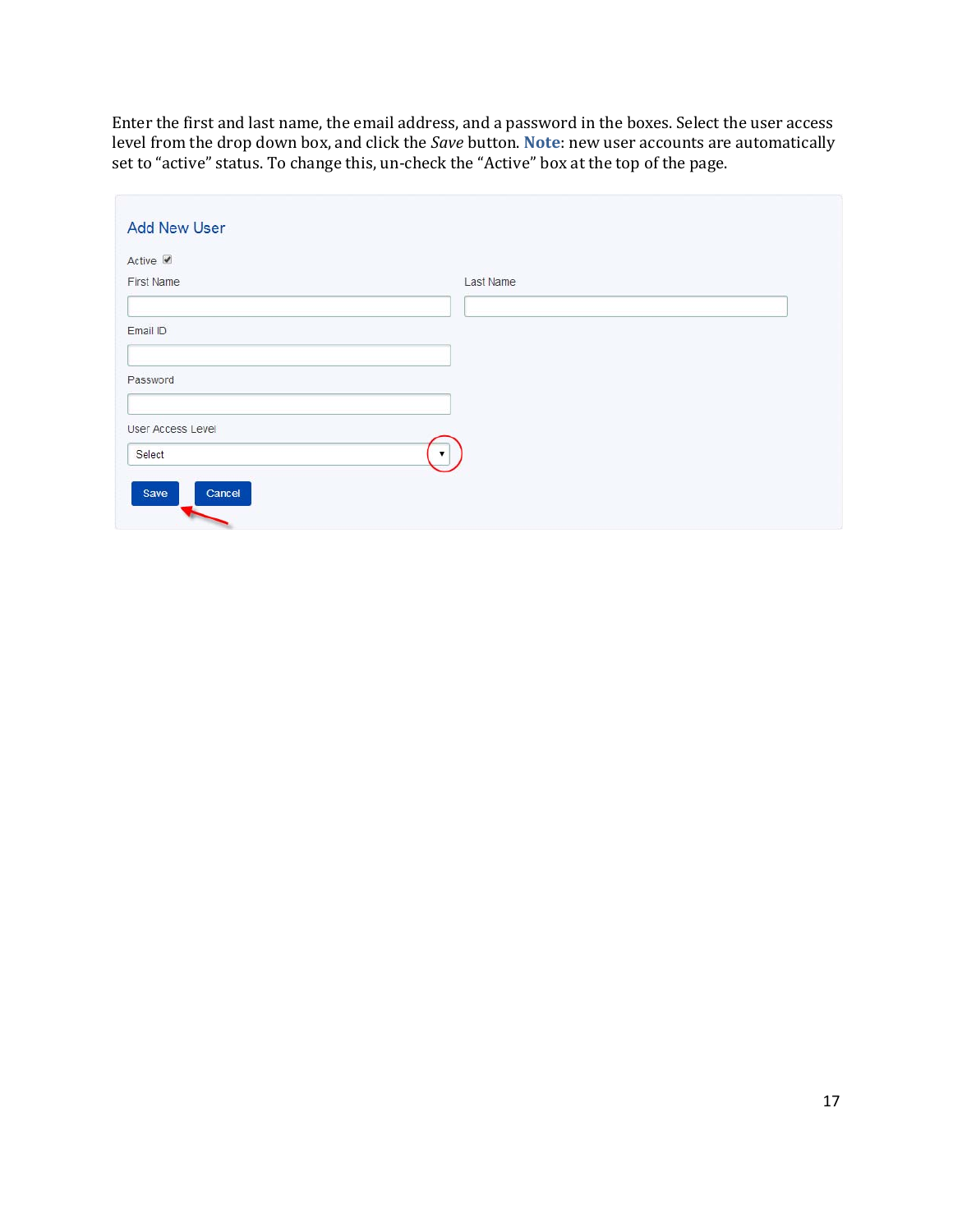For Hospital Admins associated with more than one hospital: you may assign new user accounts to one or more of your hospitals. After selecting the user access level from the drop down box,

- Select a hospital name from the Hospital drop-down box and click the *Assign* button.
- Select another hospital name from the Hospital drop-down box and lick the *Assign* button again.
- When finished assigning the new user to the correct hospitals, click the *Save* button.

| <b>Add New User</b>                                                                              |                      |
|--------------------------------------------------------------------------------------------------|----------------------|
| Active <i>■</i>                                                                                  |                      |
| First Name                                                                                       | Last Name            |
| Dusty                                                                                            | <b>Burnes</b>        |
| Email ID                                                                                         |                      |
| burnes@hotmail.com                                                                               |                      |
| Password                                                                                         |                      |
|                                                                                                  |                      |
| <b>User Access Level</b>                                                                         |                      |
| View-only User                                                                                   | $\blacktriangledown$ |
| Please assign the new user to a hospital by selecting from the drop-down box and clicking Assign |                      |
| Hospital Name                                                                                    |                      |
| Select                                                                                           | Assign               |
| Cancel<br>Save                                                                                   |                      |
|                                                                                                  |                      |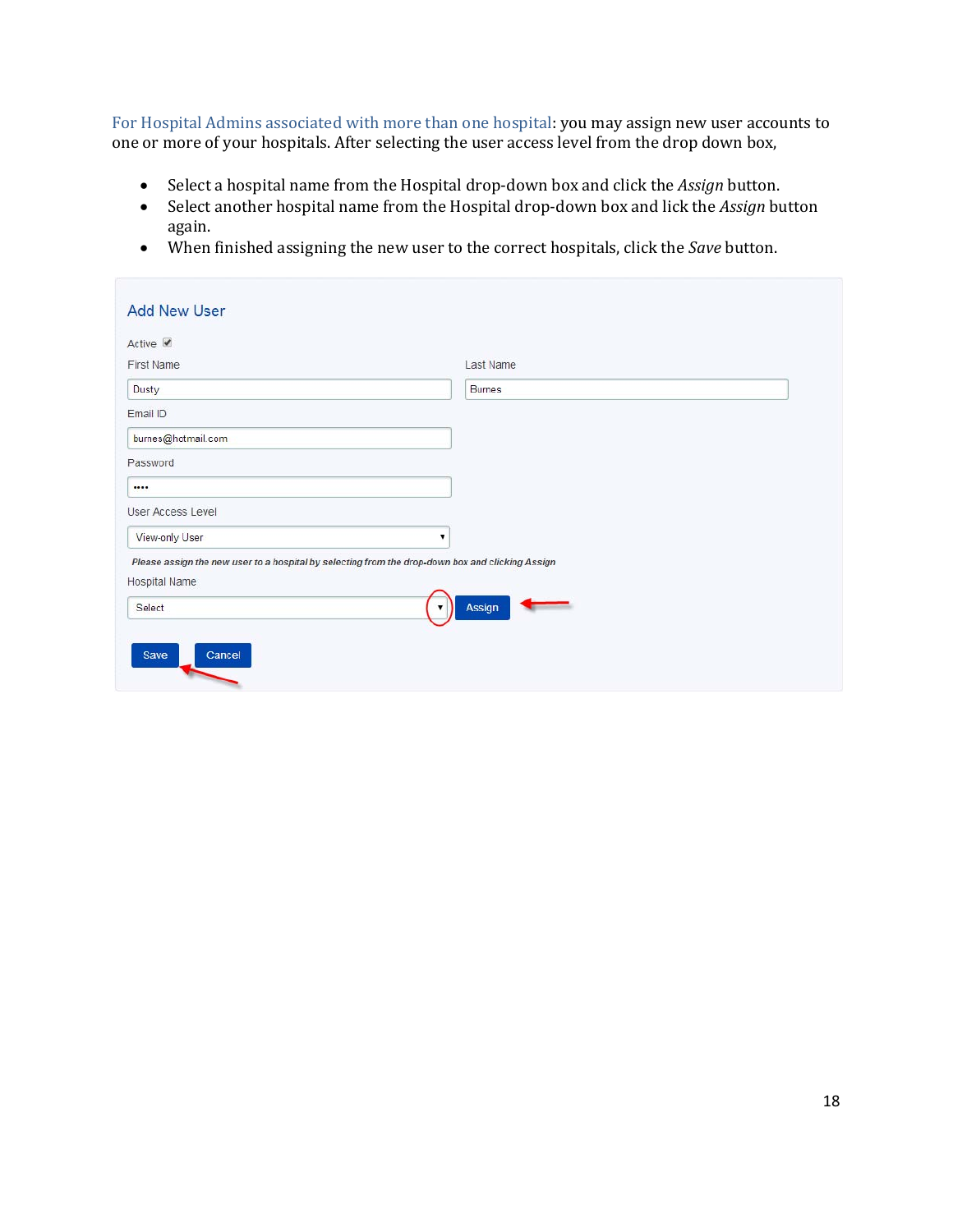#### *Edit Existing User Profiles*

To edit existing user profiles, click the **User** menu at the top of the page.



Enter the criteria, and click the *Find* button. **TIP:** You can enter one or more criteria, or no criteria. If you click the *Find* button without specifying criteria, all user accounts for your facility will be retrieved and displayed in a table at the bottom of the page.

Click the  $\blacksquare$  image to edit a user profile or the  $\blacktriangle$  image to delete an entry.

|                                                                                              |           | Click the button to Add New User, or find an existing user account using the criteria below |               |                |      |        |
|----------------------------------------------------------------------------------------------|-----------|---------------------------------------------------------------------------------------------|---------------|----------------|------|--------|
| <b>Add New User</b>                                                                          |           |                                                                                             |               |                |      |        |
| <b>First Name</b>                                                                            |           |                                                                                             | Last Name     |                |      |        |
| Email ID                                                                                     |           |                                                                                             |               |                |      |        |
|                                                                                              |           |                                                                                             | Find          |                |      |        |
|                                                                                              |           |                                                                                             |               |                |      |        |
|                                                                                              |           |                                                                                             |               |                |      |        |
|                                                                                              | Last Name | EmailD                                                                                      | <b>Status</b> | Role.          | Edit | Delete |
|                                                                                              | Smith     | jsmith1231@aileronconsulting.com                                                            | Active        | Hospital Admin | I9   | ×      |
|                                                                                              | Jones     | Tjones@aileronconsulting.com                                                                | Active        | Hospital Admin | I.   | x      |
|                                                                                              | user1     | newuser1@aileronconsulting.com                                                              | Active        | Hospital Admin | Đ    | x      |
|                                                                                              | user2     | newuser2@aileronconsulting.com                                                              | Active        | View/Edit User | Đ    | ×      |
|                                                                                              | user234   | user234@aileronconsulting.com                                                               | Active        | View/Edit User | ŵ    | х      |
|                                                                                              | lasty     | knarang@mhaonline.org                                                                       | Active        | View/Edit User | I9)  | x      |
|                                                                                              | Wicker    | karolwicker@gmail.com                                                                       | Active        | View/Edit User | ŵ    | х      |
|                                                                                              | test      | kuunny@hotmail.com                                                                          | Active        | View/Edit User | Đ    | ×      |
| First Name<br>Jane<br>Tom<br>new<br>newuser2<br>user2<br>kuser<br>Karol G<br>tester<br>Jamie | Blackwell | temp@blackwell.net                                                                          | Active        | Hospital Admin | Đ    |        |

If you click the  $\blacktriangle$  image to delete a user profile, you will be prompted to confirm your request:

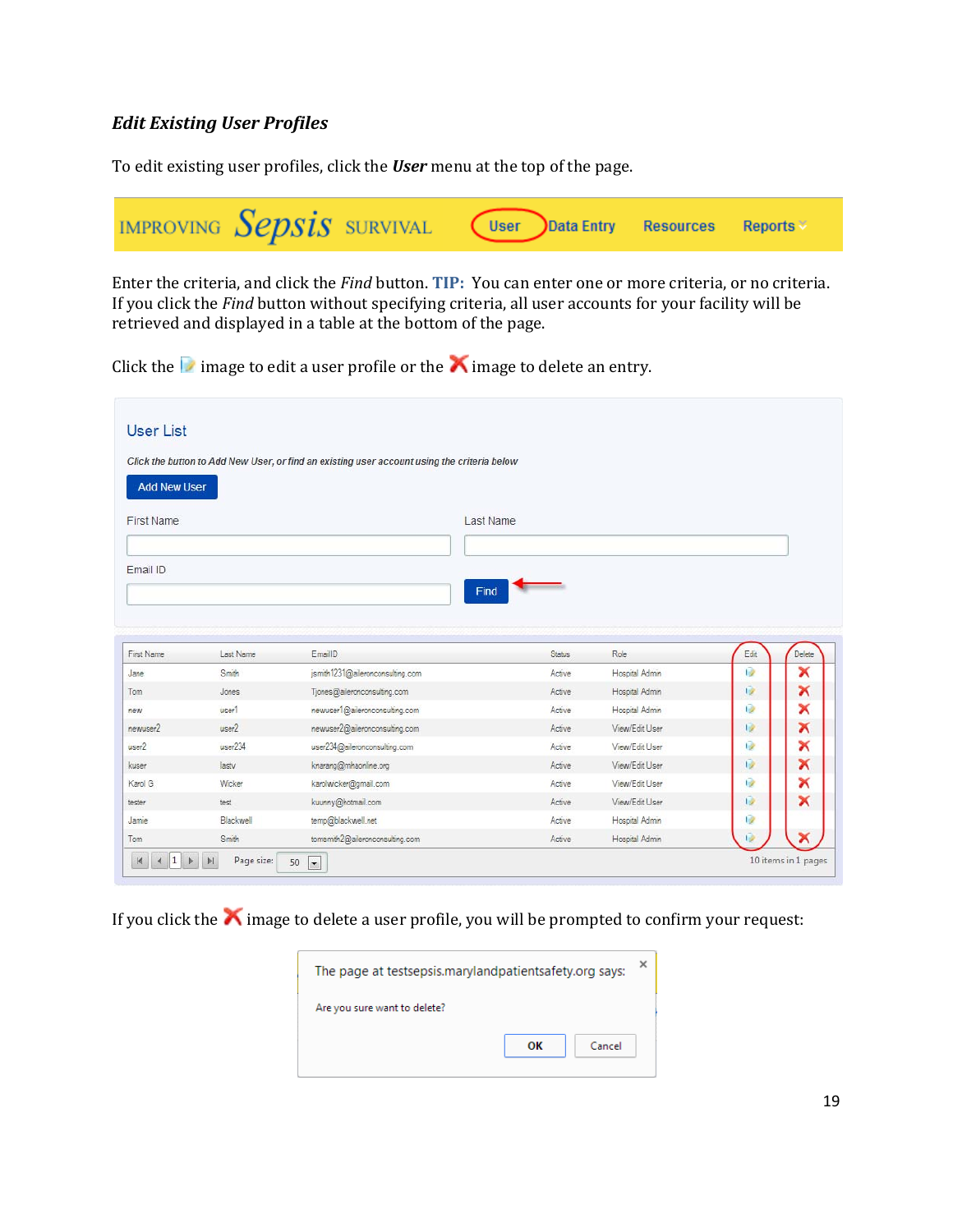If you click the *image* to edit a user profile, you will be taken to the **Edit User** page to make changes. When finished with your edits, click the *Save* button.

For user accounts that are associated with more than one hospital, you may edit the account to be associated with fewer hospitals or more hospitals.

- To remove a hospital assignment from an existing user account, click the  $\bigwedge$  image, and then click the *Save* button.
- To assign an existing user account to more hospitals, select the hospital name from the Hospital drop-down box, click the *Assign* button, and then click the *Save* button.

| Last Name<br>Wicker <sub>2</sub><br>For security reasons, please contact<br>SepsisHelp@marylandpatientsafety.org to change email addresses<br>Please assign the new user to a hospital by selecting from the drop-down box and clicking Assign |
|------------------------------------------------------------------------------------------------------------------------------------------------------------------------------------------------------------------------------------------------|
|                                                                                                                                                                                                                                                |
|                                                                                                                                                                                                                                                |
|                                                                                                                                                                                                                                                |
|                                                                                                                                                                                                                                                |
|                                                                                                                                                                                                                                                |
|                                                                                                                                                                                                                                                |
|                                                                                                                                                                                                                                                |
| Assign                                                                                                                                                                                                                                         |
|                                                                                                                                                                                                                                                |
|                                                                                                                                                                                                                                                |
|                                                                                                                                                                                                                                                |
|                                                                                                                                                                                                                                                |
| To reset a user password, click the button. The user will receive an email at the address above.                                                                                                                                               |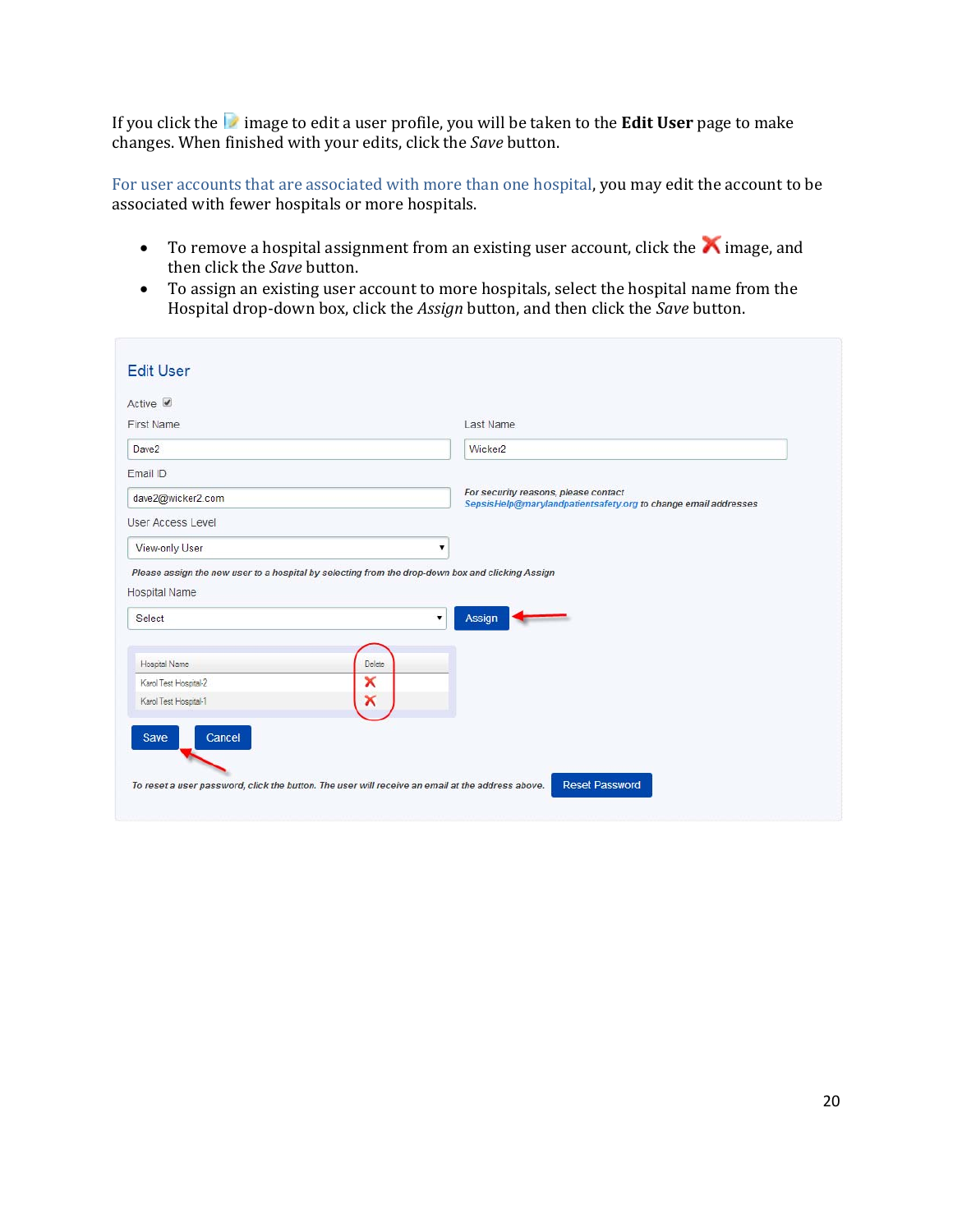### *Reset User Passwords*

To reset passwords for users, click the **User** menu at the top of the page.



Enter the criteria, and click the *Find* button. **TIP:** You can enter one or more criteria, or no criteria. If you click the *Find* button without specifying criteria, all user accounts for your facility will be retrieved and displayed in a table at the bottom of the page.

| <b>Add New User</b>                                                                                 |                    |                                                       |                  |                                  |        |                                      |
|-----------------------------------------------------------------------------------------------------|--------------------|-------------------------------------------------------|------------------|----------------------------------|--------|--------------------------------------|
| First Name                                                                                          |                    |                                                       | Last Name        |                                  |        |                                      |
|                                                                                                     |                    |                                                       |                  |                                  |        |                                      |
|                                                                                                     |                    |                                                       |                  |                                  |        |                                      |
|                                                                                                     |                    | Find                                                  |                  |                                  |        |                                      |
|                                                                                                     |                    |                                                       |                  |                                  |        |                                      |
|                                                                                                     |                    |                                                       |                  |                                  |        |                                      |
|                                                                                                     |                    |                                                       |                  |                                  |        |                                      |
|                                                                                                     |                    |                                                       |                  |                                  |        |                                      |
|                                                                                                     | Last Name          | EmailD                                                | <b>Status</b>    | Role                             | Edit   | Delete                               |
|                                                                                                     | Smith              | jsmith1231@aileronconsulting.com                      | Active           | Hospital Admin                   | ŵ      | ×                                    |
|                                                                                                     | Jones              | Tjones@aileronconsulting.com                          | Active           | Hospital Admin                   | I9     |                                      |
|                                                                                                     | user1              | newuser1@aileronconsulting.com                        | Active           | Hospital Admin                   | ŵ      |                                      |
|                                                                                                     | user <sub>2</sub>  | newuser2@aileronconsulting.com                        | Active           | View/Edit User                   | Đ      |                                      |
|                                                                                                     | user234            | user234@aileronconsulting.com                         | Active           | View/Edit User                   | ŵ      |                                      |
|                                                                                                     | lasty              | knarang@mhaonline.org                                 | Active           | View/Edit User                   | I9     |                                      |
|                                                                                                     | Wicker             | karolwicker@gmail.com                                 | Active           | View/Edit User                   | ŵ      |                                      |
|                                                                                                     | test               | kuunny@hotmail.com                                    | Active           | View/Edit User                   | I9     |                                      |
| First Name<br>Jane<br>Tom<br>new<br>newuser2<br>user2<br>kuser<br>Karol G<br>tester<br>Jamie<br>Tom | Blackwell<br>Smith | temp@blackwell.net<br>tomsmith2@aileronconsulting.com | Active<br>Active | Hospital Admin<br>Hospital Admin | ŵ<br>咬 | ×<br>×<br>×<br>×<br>×<br>×<br>×<br>× |